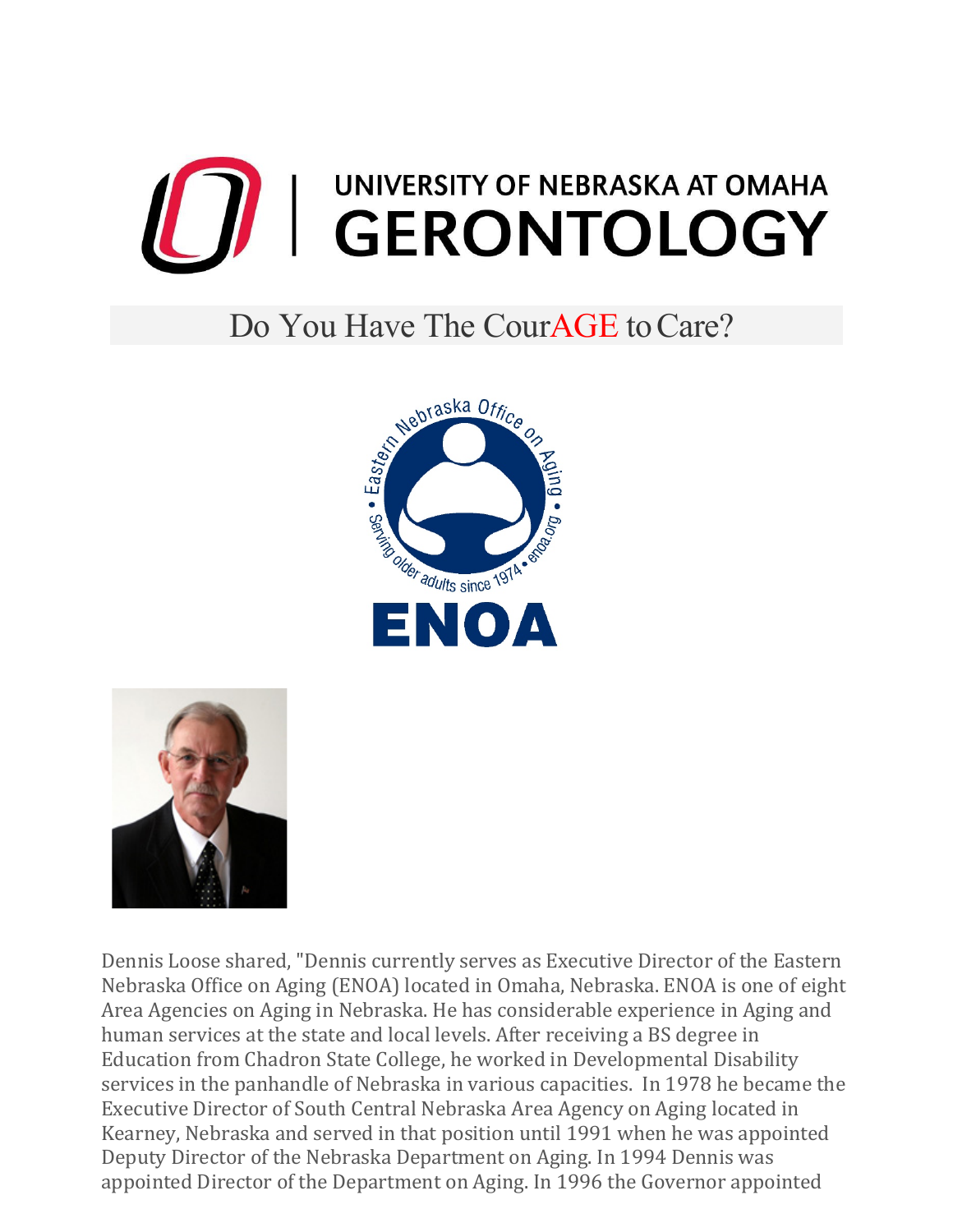Dennis as Director of Nebraska's four State Veterans Homes and he held that position along with the appointment in 1997 as Chief Deputy Director of the Nebraska Department of Health and Human Services until 2007. In 2007 he left state government and joined a Management Consulting firm, Quality Governmental Service, LLC, which specializes in management and consulting with state and local governmental units. It was through that firm that in 2010 he connected with the opportunity to serve as the Executive Director of the Eastern Nebraska Office on Aging.

I was thrilled with the opportunity to lead ENOA due to the number of effective programs and services I knew they offered in the counties of Dodge, Douglas, Sarpy, Washington and Cass, and my desire to get back into community aging services. When I was Director of the Nebraska Department on Aging I worked with UNO representatives to conduct a state wide survey on what Nebraska's elderly identified as priority needs. The survey results were very helpful in planning service development and expansion. I was very pleased after I got here to find out that ENOA had a wonderful relationship with the Gerontology Department at UNO and employed several of their graduates. We have had the opportunity to hire more of the UNO graduates since I have been here. They are employed in our Case Management programs, our Information and Assistance division, our Volunteer Services division, our In-Home Community Services Division and our Home Delivered Meals Division. A few of graduates have achieved leadership positions in the agency. Due to the comprehensive programming and experiences the UNO Gerontology students receive, they come to us very well prepared with a desire to work in and succeed in this field. Organizations that provide programs and services to our older population are very fortunate to have the UNO Gerontology Department producing such well-rounded and prepared graduates."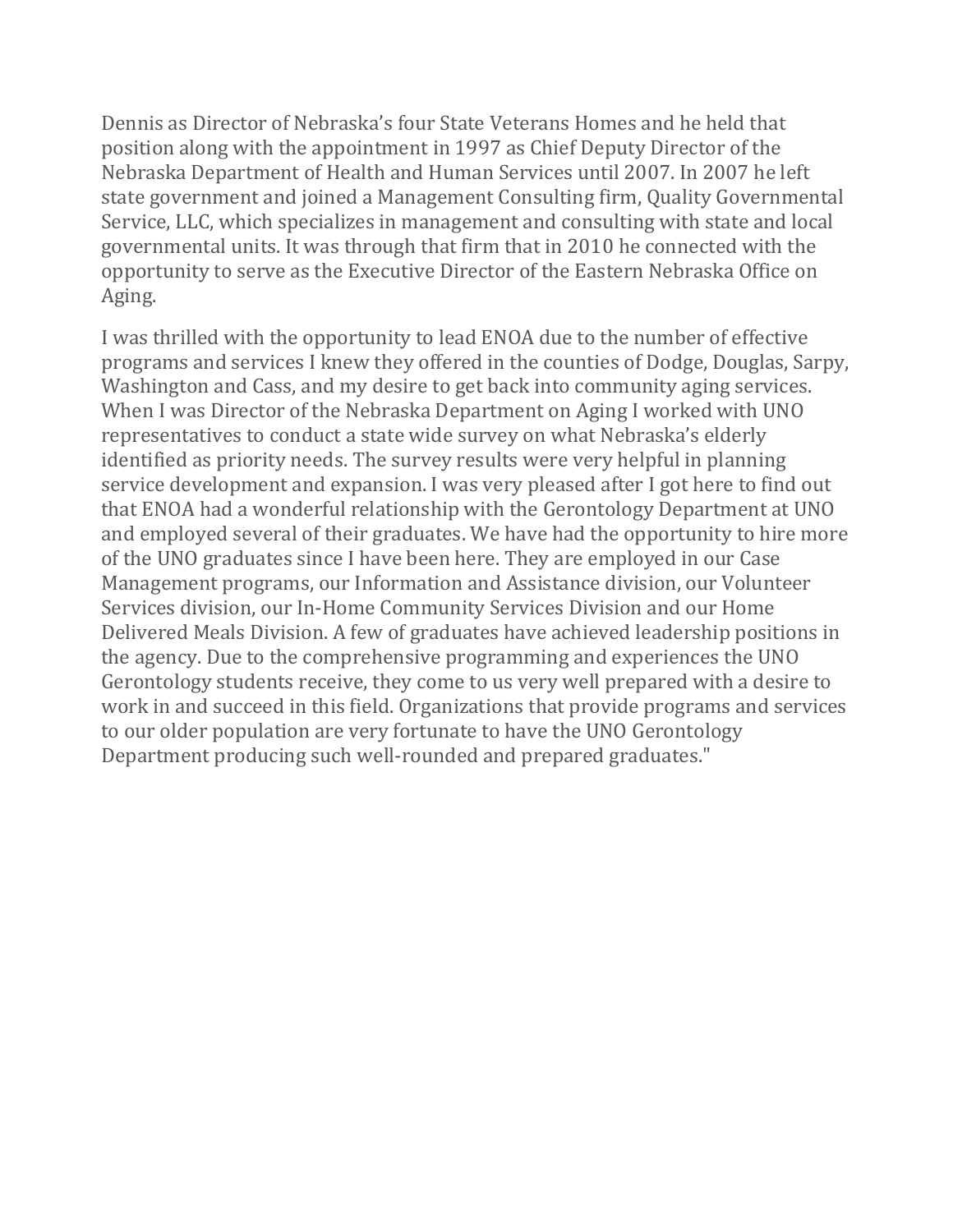

Janelle Cox shared, "Janelle Cox, CHOICES Division Director at the Eastern Nebraska Office on Aging. As the CHOICES Division Director, Janelle oversees Care Management, Caregiver Support, Aged and Disabled Medicaid Waiver, and Senior Care Options/Level of Care programs. These programs provide in-home or community services to thousands of older adults residing in ENOA's five county service area including Cass, Dodge, Douglas, Sarpy, Washington counties. Prior to coming to the Office on Aging, Janelle spent several years working as the primary social worker at Saint Joseph Center for Mental Health for the Geriatrics and Adult Intensive Care units.

Janelle earned her Bachelors of Science in Social Work and Criminal Justice in 1990 from Kearney State College. She earned her Aging and Disability Resource Center certificate in 2017 from Boston University's Center for Aging and Disability Education and Research.

Janelle's recent professional presentations include: "Navigating Programs and Services in Nebraska"; "Barriers to Optimal Health for Older Adults"; and "The Emerging Market of Participant Driven Long Term Care Services and Supports".

Currently, I have the pleasure of working with five UNO Gerontology graduates and they make-up just a little more than 10% of the staff in the CHOICES Division. The State of Nebraska puts an emphasis on required work experience in aging or longterm care settings for both Care Managers and Services Coordinators working in our Division. However, I have found that having the aging expertise that is developed in students through the UNO Gerontology Department in many cases has better prepared those applicants I have interviewed and subsequently hired. During the interview process, it never ceases to amaze me the articulate way in which these graduates incorporate their knowledge of the aging process which is a fundamental to our work. It is so exciting to see the passion and desire the graduates have to work and advocate for older adults and caregivers to ensure they have the choice to live in the environments they desire and remain as independent as safely possible.

When I was interviewing our most recent new hire, I asked the applicant, "Have we met?" … "Your name is so familiar". The applicant then reminded me we met when she interviewed me for one of her graduate classes. To which I replied – "well